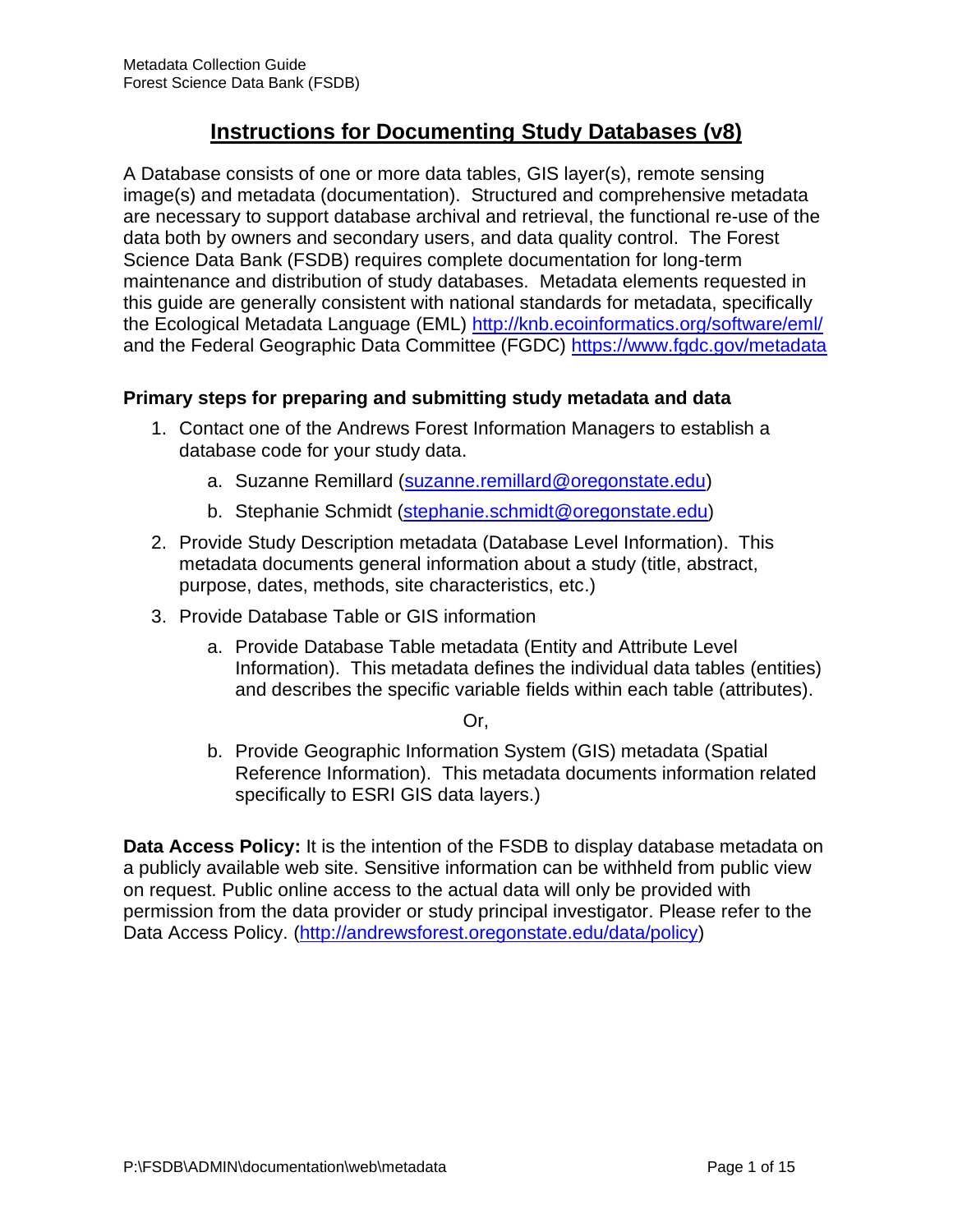**Step 1**. Contact one of the Andrews Forest Information Managers:

It is important to talk to the data manager before you begin developing the metadata and data files. A unique database code will be assigned to your study. The database manager is also available to review or answer questions regarding the preparation of database level or entity and attribute level information. The data manager can also review or recommend strategies for organizing your data.

**Step 2.** Provide Study Description metadata (Database Level Information):

The LTER Administrative Interface provides web forms that are established consistent with Database Level Information contained in this guide. It is recommended that required information be assembled in a Word or text file and then use "copy and paste" to place into the web forms (this alleviates timing out issues with the application). This assembled file may also be useful for the information manager in reviewing your metadata. Please answer information requests as completely as possible. Where an element does not apply, responses such as "Unknown" or "Not Applicable" are acceptable.

LTER Administrative interface:<http://andlter.forestry.oregonstate.edu/webadmin>

Web form instructions can be found at: <http://andrewsforest.oregonstate.edu/data/metadata>

**Step 3a**. Provide Database Table metadata (Entity and Attribute Level Information):

An Excel Workbook (a sample template) is established to describe your data tables (entities) and your data fields (attributes). The workbook includes a separate worksheet to describe the list of entity names for your study database. For each entity another worksheet is needed to define and characterize table attributes. Some attributes require an enumerated domain, that is, are coded to a specific set of valid entries, and these valid entries must be listed (enum). Additionally, specific site locations must also be listed (place).

Link to Excel Workbook: <http://andrewsforest.oregonstate.edu/data/metadata#data>

Data can be provided in this Excel Workbook as well. Data can also be accepted in other structured formats, e.g., Access, FoxPro, etc. Data in the database tables/worksheets may need to be normalized to take advantage of advanced database features. The goal of data normalization is to reduce or even eliminate data redundancy. The advantage of having a highly normalized data is that information is stored in one and only one place, reducing the possibility of inconsistent data. For more information about normalized data, search on the web or go to [http://en.wikipedia.org/wiki/Database\\_normalization.](http://en.wikipedia.org/wiki/Database_normalization)

Or,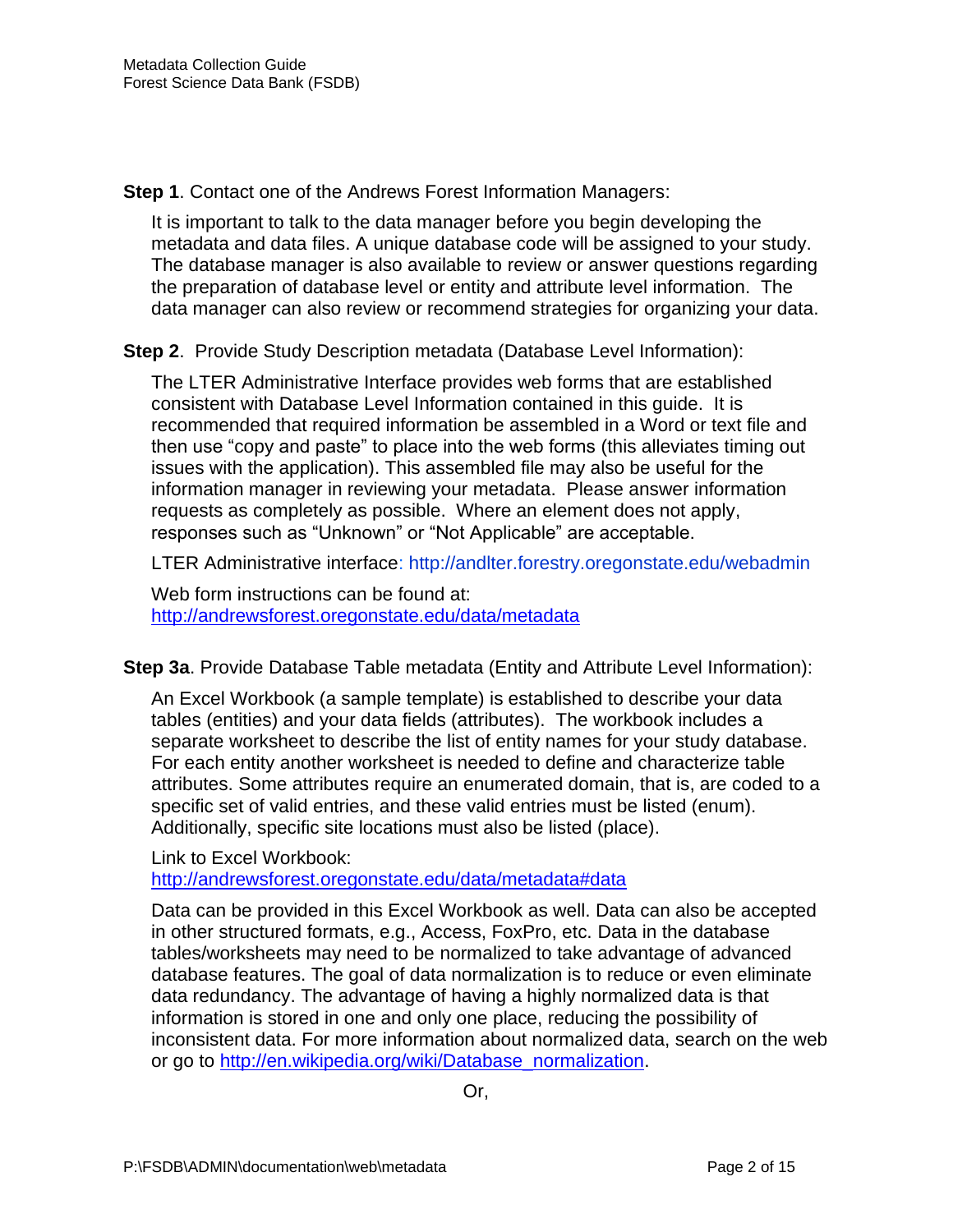**Step 3b**. Provide GIS metadata (Spatial Reference Information):

ESRI ArcCatalog is used to document ArcGIS data sets. Much of this information can be electronically obtained directly from the layers or images themselves. Please consult with the FSDB GIS specialist when submitting this type of information. Steps 1 and 2 are still necessary to allow spatial data integration into the online database catalog.

Link to Spatial Data Documentation Guidelines PDF: <http://andrewsforest.oregonstate.edu/data/metadata#data>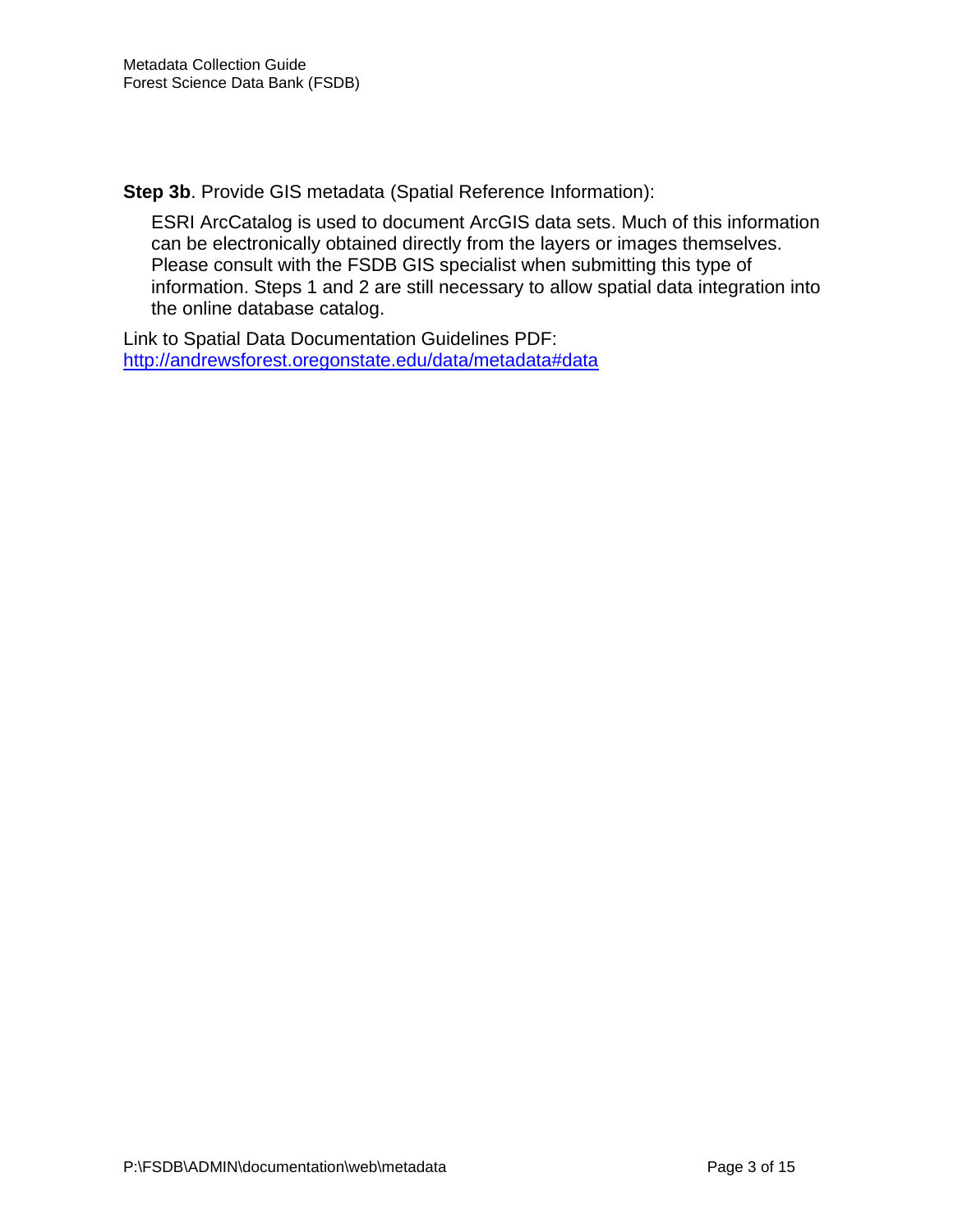# **Detailed Descriptions for Study Metadata Using the Andrews LTER Administrative Interface (Step 2)**

The Andrews LTER Administrative Interface includes a series of web forms where study metadata can be described. The Administrative Interface is password protected and enables users to 'Update Study' metadata for studies to which they are associated. The interface will show associated studies in a list with the ability to 'Update' each study.

The interface is a tab-oriented interface. A series of tabs across the top of the page access various types of information related to necessary metadata for the study. The tabs in order across the top (and described below) are: General, Personnel, Theme Keys, Place keys, Taxon Keys, Access, Cross-Ref, Methods, Related, and Return… Each tab must be saved independently. You will be prompted to save, if you switch to another tab without saving changes.

Please use the Word Document Form available online to fill out your metadata and then use "copy and paste" into the web forms (this alleviates timing out issues with the application).

# **Study Description Metadata**

## **1. General**

The top of the General tab shows the FSDB database code with the study title and includes the data of last edit.

# **1.1. Identification**

## **1.1.1. Study Title**

*The title should be descriptive and should describe the data collected, geographic context, research site, and time frame (what, where, and when).*

# **1.1.2. Associated Project(s)**

*You can associate your study to one or more projects. HJ Andrews Experimental Forest is the default. You may also choose to include LTER, if appropriate. If your study is part of a larger project, then select that project (for example, WS01 Airshed, WS10 Hillslope Hydrology, DIRT, or Microbial Observatory).*

## **1.2. Description**

## **1.2.1. Abstract**

*The abstract will be useful for full-text searches, and it should be rich with descriptive text. The measured parameters should also be included. Extensive description should include what, when, and where information as well as whether the dataset is ongoing or completed, some taxonomic information, and some methods description (what, where, when, and why plus parameters). If there are too many parameters for a dataset, use categories of parameters instead of listing all parameters (ex. – use*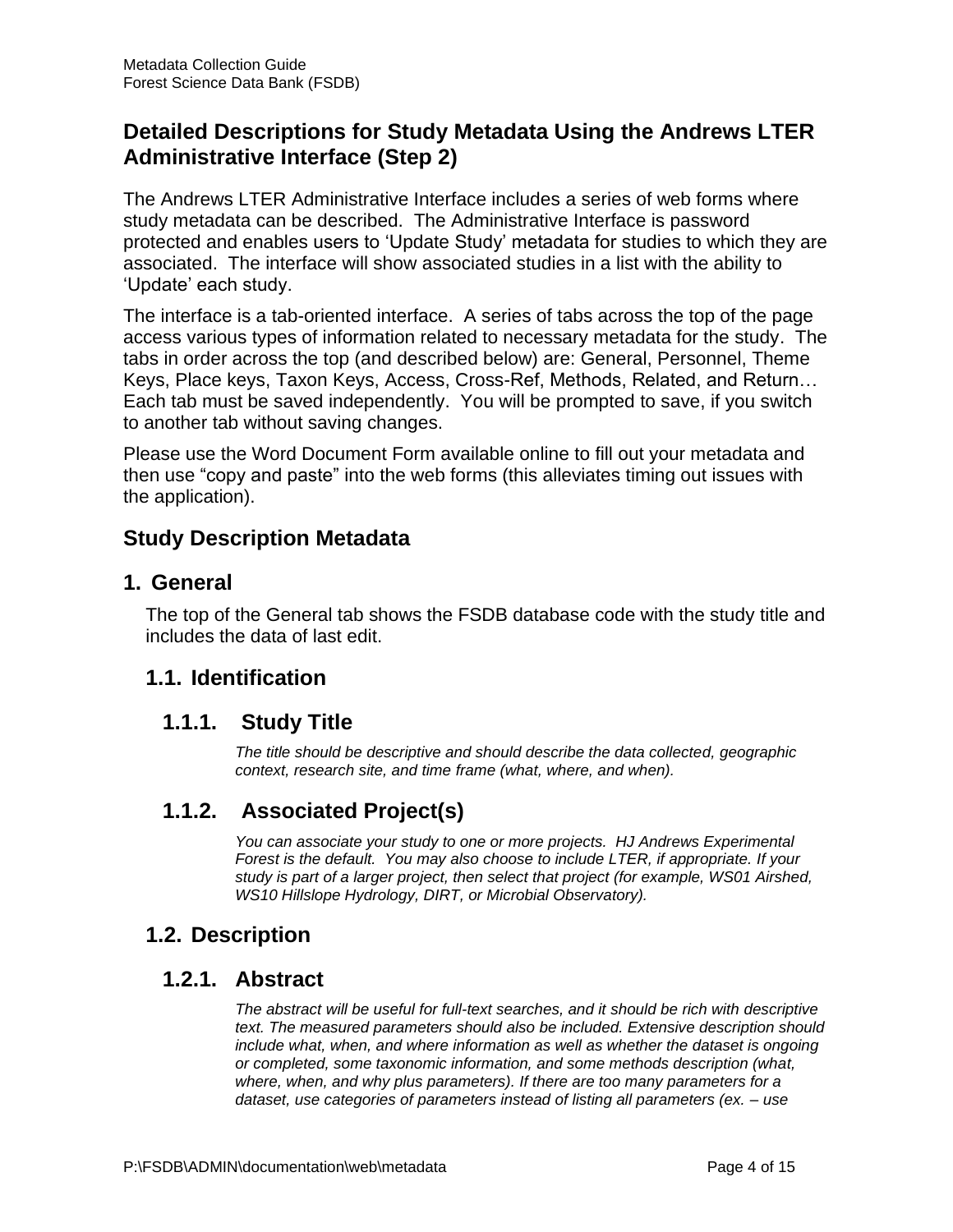*nutrients instead of nitrate, phosphate, calcium, etc.) in combination with the parameters that seem most relevant for searches.*

## **1.2.2. Purpose**

*A summary of the intentions with which the study was developed. Describe the "why" aspects of the data. For example, Purpose: Provide a baseline for characterizing distribution and variation in snow depth, moisture, and duration in the Andrews Forest for climatological and hydrological modelling and examine differences in snow accumulation in clearcut and adjacent closed forest stand microclimates.*

## **1.2.3. Geographic Extent**

*Provide a short description of the geographic area of the study should include the extent of all sites and not individual sites. Examples include, "H. J. Andrews Experimental Forest, Western Cascades, Oregon", "Western Cascades in Oregon and Washington", or "Deschutes River Basin".*

## **1.2.4. Site Description**

*Provide a comprehensive description of the multiple sub-regions where site(s) have been samples including location (country, county or province, city, state), general topography, landmarks, rivers, and other relevant information. This could be excerpted from publications where study sites are described.*

# **1.2.5. Supplemental Information**

*Other descriptive information about the study such as historical data sources or alternative time scale information. Geologic time scales, such as radiocarbon dating, or tree ring chronology dating back hundreds of years, should be denoted as "years before present".*

## **1.3. Time Period**

*The period of time (range of dates) during which the data were collected, published, observed, or dates of image creation. Form brings up a calendar box for selection or edit date directly. If don't know exact day, estimate by selecting the middle of the month.If data collection is not complete, make an estimate.*

# **1.3.1. Beginning Date**

*Beginning date of data collection*

## **1.3.2. Ending Date**

*Ending date of data collection*

### **1.3.3. Currentness**

The basis for which the dates of data collection is determined. Choose one of the following:

- (1) Ground condition the range of dates during which the site was visited and data collected.
- (2) Publication the range of dates during which the data is prepared for publication (this basis is used when generating data from a variety of sources, such as soil classifications, or if specific collection dates are unknown).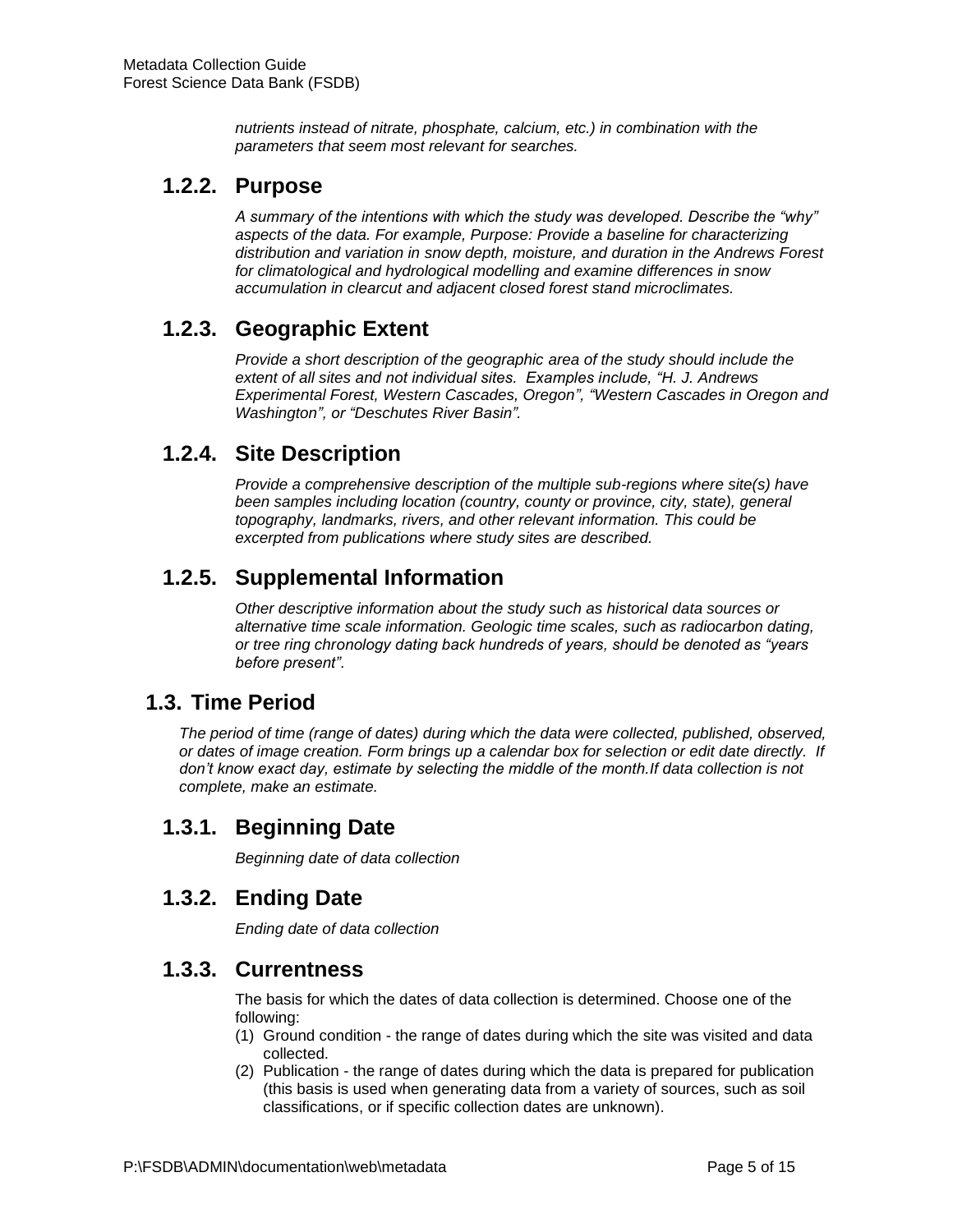(3) Observed - the range of dates during which the data is observed (this basis is used when there is no physical presence at the collection site, and the information may be collected by instrument or other tool; for example, the range of dates during which satellite imagery, aerial photographs, or other images forming the base study data are created).

# **1.4. Collection and Update**

## **1.4.1. Progress**

*The state of study data collection. Choose one of the following:* 

- (1) Complete Data collection is completed and no new collection is planned
- (2) Ongoing Data collection continues or further data collection is planned
- (3) Planned Data collection is planned or underway, but no data is ready for archival

# **1.4.2. Measurement Frequency**

*The periodicity of data collection. Indicate the intervals of data collection (examples: continuous, 15 minutes, hourly, daily, weekly, monthly, annually, biennially, 5 years, irregular). Be more specific if necessary. This field is limited to 50 characters.*

# **1.4.3. Update Frequency**

*The frequency with which changes and additions are made to the study database after the initial database is established. Choose one of the following:* 

- (1) Continually
- (2) Daily
- (3) Weekly
- (4) Monthly
- (5) Annually
- (6) Unknown
- (7) As needed
- (8) Irregular
- (9) None planned

# **1.4.4. Completeness Report**

*Describe the general completeness of available data affecting the overall quality of the*  data set, tasks that are yet to be accomplished, and other insights describing *problems or informing potential users on best use of data set.*

# **1.4.5. Related Material**

*List any samples, specimens, maps, or other related materials and their location, or list citations for other reference material that are not in our bibliography. See "Cross Reference" to link this study to other publications or databases that are in FSDB.*

## **1.5. Taxonomic**

# **1.5.1. General Taxonomic Information**

*Describe the range of taxa addressed in the study.*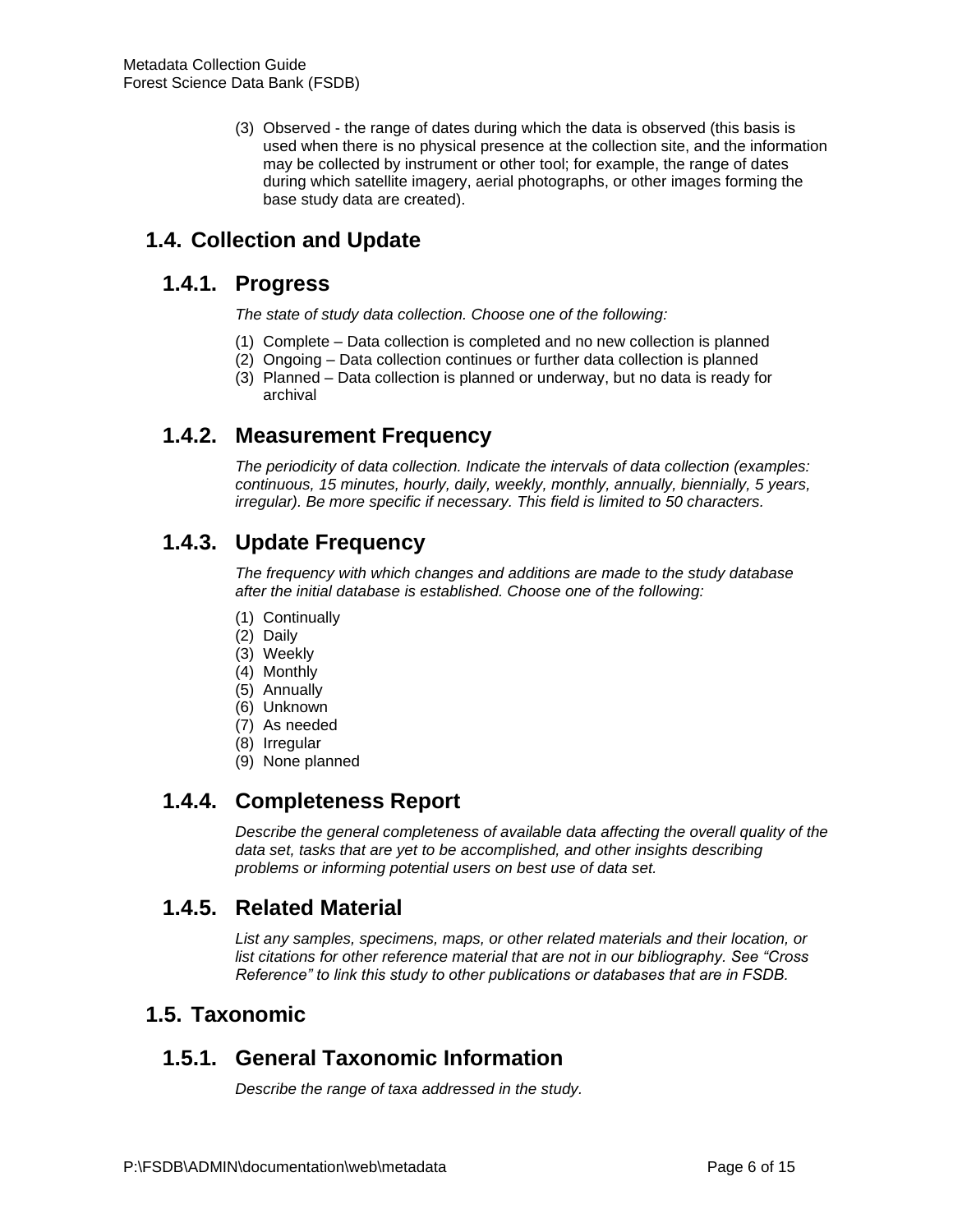# **1.5.2. Taxonomic System**

*Reference or field guide used to identify organisms in this study. Multiple references are allowed. If you use one not in the list, you may submit your reference to the Databases Managers.*

## **2. Personnel**

*Contains information about the people involved in the conception, design, implementation, and documentation of a study and data tables. List each person involved in the study and their roles. Select a person, then select a role, then click on 'Add to Study'. The person will show in the list of 'Current Study Members'. A person may be assigned to multiple roles (i.e., Originator and PI). Persons may also be removed from the current study members list by selecting the person and clicking on 'Remove From Study'. If the person is not in the list, click 'Add Person'.*

*These are four required researcher roles:* 

- *Originator –The person who originated or initiated the study. This person may or may not be currently involved.*
- *Principal Investigator (PI) – The person responsible for conducting the scientific study or reviewing the study data. This person may or may not be the originator of the study.*
- *Creator – Used for the data citation. If no creator is provided, we will assign originator and PI in that order as creator(s).*

*Data Set Contact Person – The contact person regarding access or use of the data.*

*The following roles should be assigned as appropriate:* 

- *Other Researchers – Major contributors to the study who are currently involved and should be credited.*
- *Former Investigators – Major contributors to the study who are no longer involved but should be credited.*
- *Metadata Contact – The person who prepares or maintains the study metadata and is the contact for questions about the data description (metadata.) Not needed if Data Set Contact is also Metadata Contact.*
- *Methods Contact - The contact person regarding protocols, methods, models, tools, or instrumentation used for the study. Not needed if Data Set Contact is also Methods Contact.*

*Abstractor - The person who prepared the original data abstract (metadata)* 

# **3. Theme Key (Theme Keywords)**

*Provide theme keywords for searching based on the subject matter of the database. Please choose at least 3 theme keywords from the Andrews LTER Preferred Keyword List (PDF file available from this tab and is much easier to search*)*. New keywords (not listed) can be suggested to the data manager. The study keywords show in the box on the right. Keywords can be added or removed from the study keyword list. Once a keyword is selected the 'Add' or 'Remove' button at the bottom of the box will become active.*

# **4. Place Key (Place Keywords)**

*Provide place-based keywords for searching based on location of the study. Please indicate general study area name, as well as more specific site location names. New place keywords from your study will be added to the global list on left once your attribute documentation is submitted to the Data Managers (see 'Place' tab in Excel template for Entity and Attribute Information).*

# **5. Taxon Key (Taxonomic Keywords)**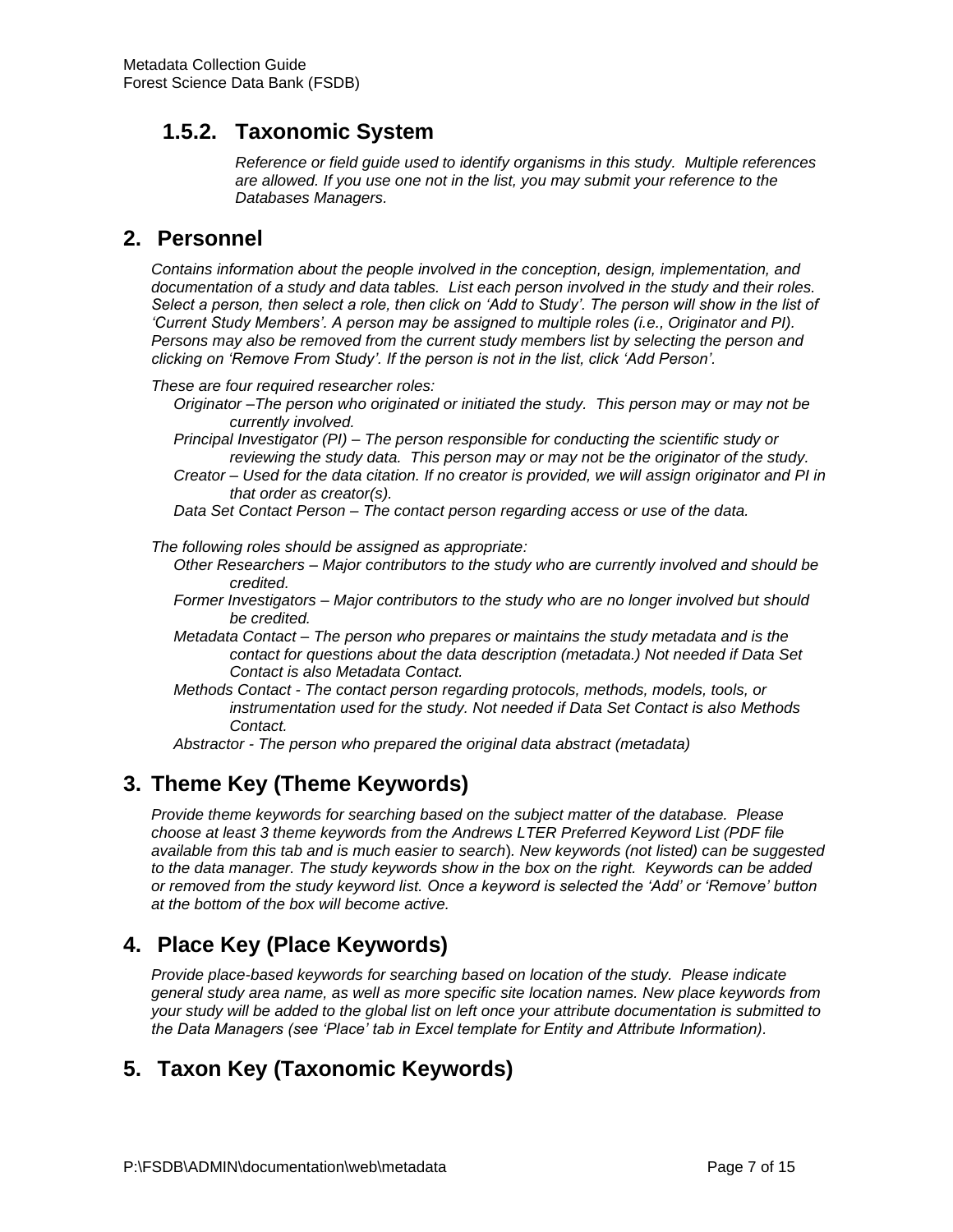*Provide common-use words or phrases that describe the taxonomy covered by the study, e.g., anadromous fish, arthropods, birds, conifers, lichens, mammals, mosses, shrubs, trees. The list is very general, but please be as specific as possible.*

# **6. Access (Database Access)**

# **6.1. Access Constraint:**

*Access to the data will either be public (online) or restricted. Choose one of the following (copy and paste above):* 

- (1) Online
- (2) Restricted due to proprietary and/or publication issues
- (3) Restricted due to legal (i.e., location of sensitive resources) or copyright issues
- (4) Restricted due to QA/QC issues.

*Our goal is to make most data available via the Internet in 2-3 years after collection, to conform to the LTER Network standards, CC-0, [\(https://creativecommons.org/share-your](https://creativecommons.org/share-your-work/public-domain/cc0/)[work/public-domain/cc0](https://creativecommons.org/share-your-work/public-domain/cc0/) ).* 

## **6.2. Available Time Period**

*Specify the projected date for releasing online if access constraint is not 'online' above; be as specific as possible (month, year). These data will not be released without authorized permission.*

# **6.3. Use Constraint**

*Describe restrictions and legal prerequisites for using the data after access is granted. These include any access constraints applied to assure the protection of privacy or intellectual property, and any special restrictions or limitations on using the data.*

## **6.4. Database Credit**

*Acknowledge any persons, institutions, funding agencies, or grant numbers that contributed or supported collection or development of the database.*

## **7. Cross-Ref (Cross References; Related Databases and Publications)**

*Existing Andrews online databases or publications can be cross-referenced. Select databases by the database\_code or publications by the pub\_number for any cross reference.*

*Assign whether this cross-reference is a direct reference or related secondarily.*

*1 - Directly references the named catalog object, e.g., a publication that describes or is primarily based on a cross-referenced data set, OR a database collected with similar methodology or within the same study design.* 

*2 - Related indirectly or secondarily to the named catalog object, e.g., a publication secondarily refers to or cites a cross-referenced data set, OR a database very similar in focus.*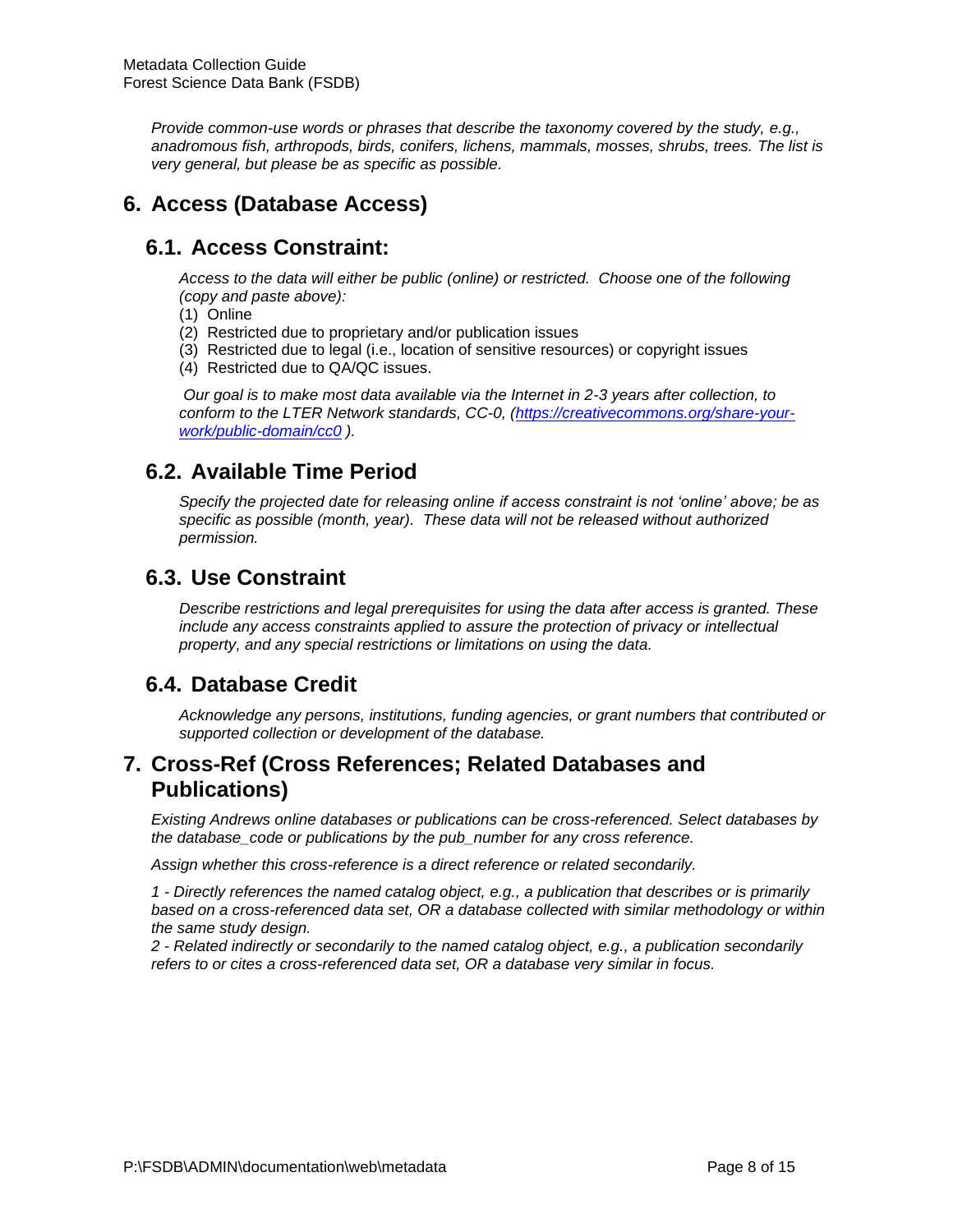# **8. Methods (Methodology)**

*Describe only those methods used to create the data. Do not include methodology for analyses you perform for papers or manuscripts unless you are including the analysis or model results within this database. Include instrumentation and appropriate citations where necessary. All datasets should include, at least, Experimental design and either Lab and/or Field Methods.*

*The following methods can be described:*

- *1- Experimental design: Describe the experimental design and provide appropriate citations (if any)*
- *2- Field Methods: Describe the field methods and provide appropriate citations, such as published procedures or protocols. Provide a full description of the instruments used, including manufacturer, model, calibration dates and accuracy. Changes in instrumentation and dates of changes should be mentioned under field methods.*
- *3- Lab Methods: Describe the lab methods and provide appropriate citations, such as published procedures or protocols. Provide a full description of the instruments used, including manufacturer, model, calibration dates and accuracy. Changes in instrumentation and dates of changes should be mentioned under lab methods.*
- *4- Statistics: Describe statistical methods used to produce the data and provide appropriate citations (if any)*
- *5- Models or Algorithms: Describe models or other algorithms used to produce the data and provide appropriate citations (if any)*
- *6- Permanent plots: Describe the use or establishment of any permanent plots associated with this study, or the proximity to existing permanent plots, and provide appropriate citations (if any)*
- *7- Processing: Describe any pre-/post-processing steps used to prepare the data and provide appropriate citations (if any)*
- *8- Quality Assurance: Describe quality assurance procedures employed at the study or attribute level and provide appropriate citations (if any)*
- *9- Data Entry Procedures: Describe any methods regarding the digital capture or key entry of data and provide appropriate citations (if any)*

# **9. Related (Related Files)**

*Supporting files can be provided (e.g., pdf, spreadsheet, Word, Text, etc.) or other web pages*  which further enhance the database description. These files or web pages will be linked from the *primary study database web page (below the entities). The file cannot be uploaded at this time and must be physically sent to the Data Managers.*

## **10. Return… (Return to List)**

*Returns back to the list of study databases with which you are associated.*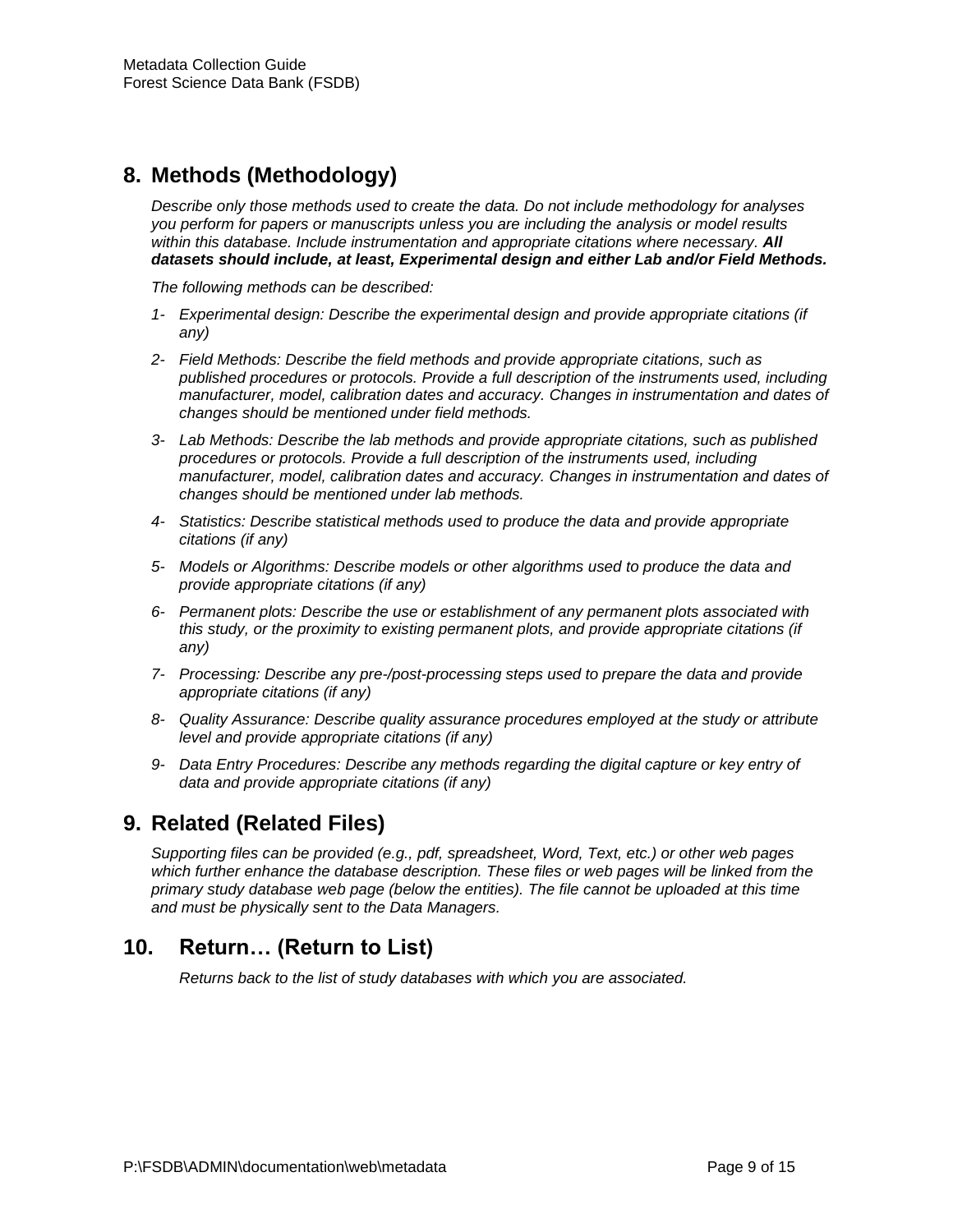# **Detailed Entity and Attribute Level Information (Step 3)**

An Entity is a table/spreadsheet/file or layer. Studies/databases can have one or several Entities. Attributes are the fields or columns in each table/spreadsheet/file. You will want to generate a summary of your attributes for each table/spreadsheet/file. This summary will have the attribute names, type of field (number, text), width (or length), and a listing of any allowable codes. You should be prepared to define any codes you use. If the details of the fields and values are already captured in a data dictionary or other report, please provide a digital copy to the information managers. You may provide a citation if one is available.

# **You will want to meet with an Andrews Data Manager before you begin the process of documenting your entity and attribute level information.**

The Data Manager will help you determine if your study data needs to be restructured to be more efficient and to work with the Andrews QA/QC programs. Data designed to be used with various analysis packages may need to be restructured so that the fields are unique. Also, a given field in a given record can only contain one value. This prohibits any sort of repeating group within a single record. It may be necessary to create additional tables so that groups do not repeat.

The Data Manager will get you started in filling out the Excel spreadsheet that is available on the webpage (http://www.fsl.orst.edu/lter/data/metadata.cfm#data). The following are descriptions to help you fill out the spreadsheet.

## **For each table/spreadsheet/file or layer (entity):**

These are the fields in the spreadsheet tab called 'entity'. This tab will describe each table/spreadsheet/file that is a part of the database. The letter before the heading is the column that it is located in the spreadsheet.

(A) Database Code:

*Each data table will have a unique database code assigned by the database manager. Leave blank until assigned.*

(B) Number:

*Each data table will have a unique entity number. Assign consecutive numbers to data tables starting with entity '1'.* 

(C) Title:

*The title of the database table/spreadsheet/file. The title should be descriptive and should describe the specific data collected, research site, and time frame (what, where, and when), but does not need to reiterate the dataset title.*

(D) Beginning Date:

*Earliest or only date for which the attribute values are current. In cases when a range of dates is provided, this is the earliest date for which the information is valid.*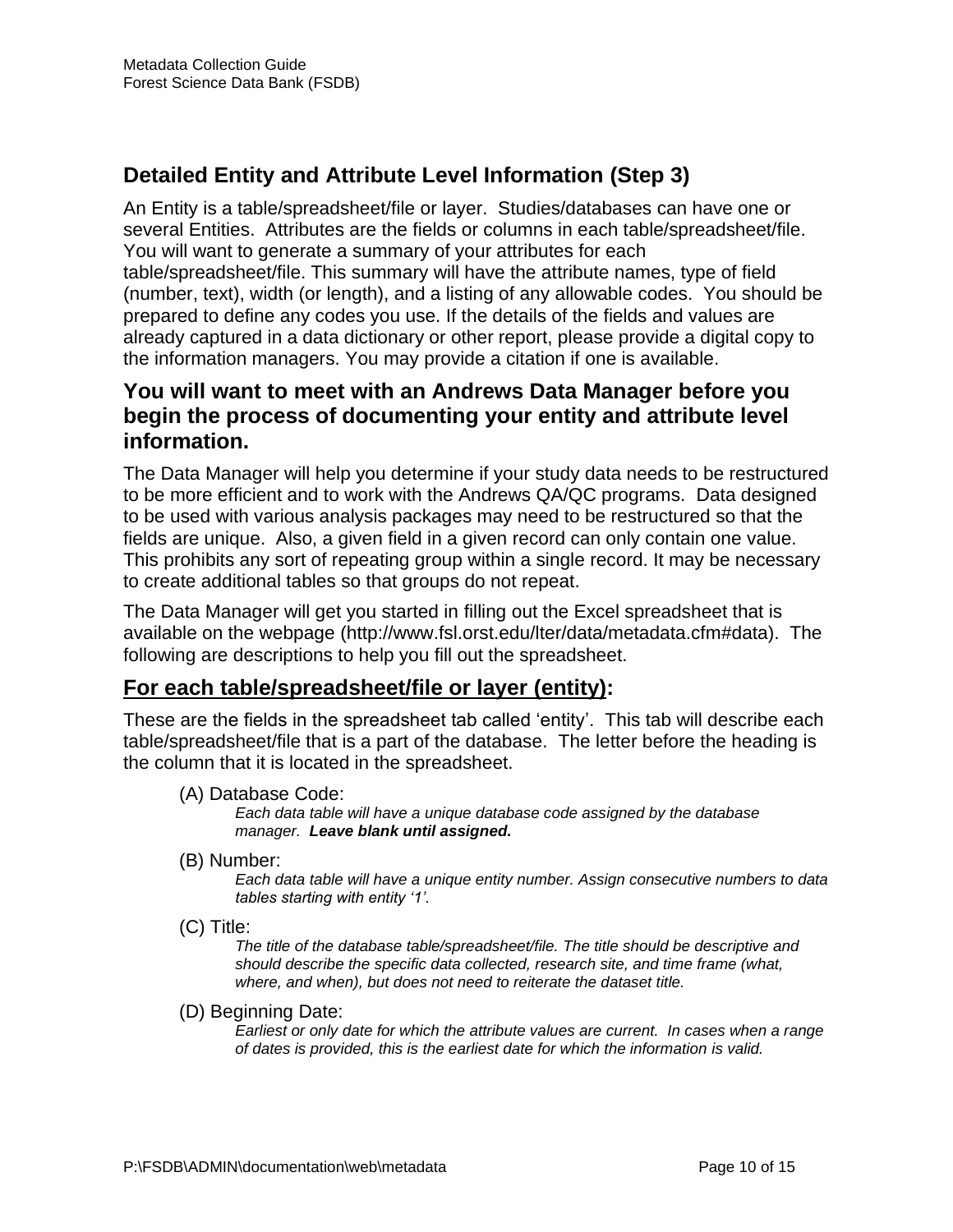(E) Ending Date:

Latest date for which the information are current. Used in cases when a range of *dates are provided.*

(F) File Name:

*Name of data table file submitted to FSDB.*

(G) File Format:

*Type of file submitted, i.e. spreadsheet, dbase file, ASCII file, ARC/INFO Export format*

(H) Overview:

*A longer more descriptive title of what is in the table.* 

#### For each attribute (column, field) or item in each table:

These are the fields in the spreadsheet tab called 'table" and describe each attribute (column/field) or item in each entity. The tab name (table*x*) will match the entity that is being described, where *x* is the entity number from the entity tab. The letter before the heading is the column that it is located in the spreadsheet. **At a minimum, each attribute should include name of attribute, definition, domain type and unit of measurement, if a range domain.**

(A) Name of the Attribute:

*The name of the field (attribute). Should be somewhat descriptive. Best to limit to 10 characters and should not include spaces or special characters.*

(B) Definition of the Field:

*The description of the attribute. Be clear and unambiguous. If appropriate, please list the authority for the attribute definition.*

(C) Primary Key (Y/N): (yes or no)

*The primary key defines what fields the database are sorted on (i.e., date,site,plot). This key will be used to build the file when download via the web.*

(D) Units of Measurement:

*The standard of measurement for an attribute value. This element only applies to "Range" Data Types (next attribute) . Date and time data consists of valid date or time combinations, i.e., YYYYMMDD HH:MM:SS or MM/DD/YYYY HH:MM:SS. If only a date, only include representation for the date.*

#### (E) Data Type:

*Assign one of the following: Character, Integer, Numeric, Date.* Character: *C(character width), i.e. text field that holds up to 10 characters = C10*

Integer: *Whole number values, i.e.I5 = integers up to 99999* Floating Decimal: *Fixed precision and scale numbers, F*p.s*, i.e. F7.2 = 2546.86 or* 

- *–146.43*
- *p (precision): Specifies the maximum total number of decimal digits that can be stored, both to the left and to the right of the decimal point and includes both the decimal point and negative signs. The precision must be a value from 1 through the maximum precision. The maximum precision is 38.*
- *s (scale): Specifies the maximum number of decimal digits that can be stored to the right of the decimal point. Scale must be a value from 0 through p. The default scale is 0; therefore, 0 <= s <= p. Maximum storage* 
	- *sizes vary, based on the precision.*
- Datetime: *D8 for date only*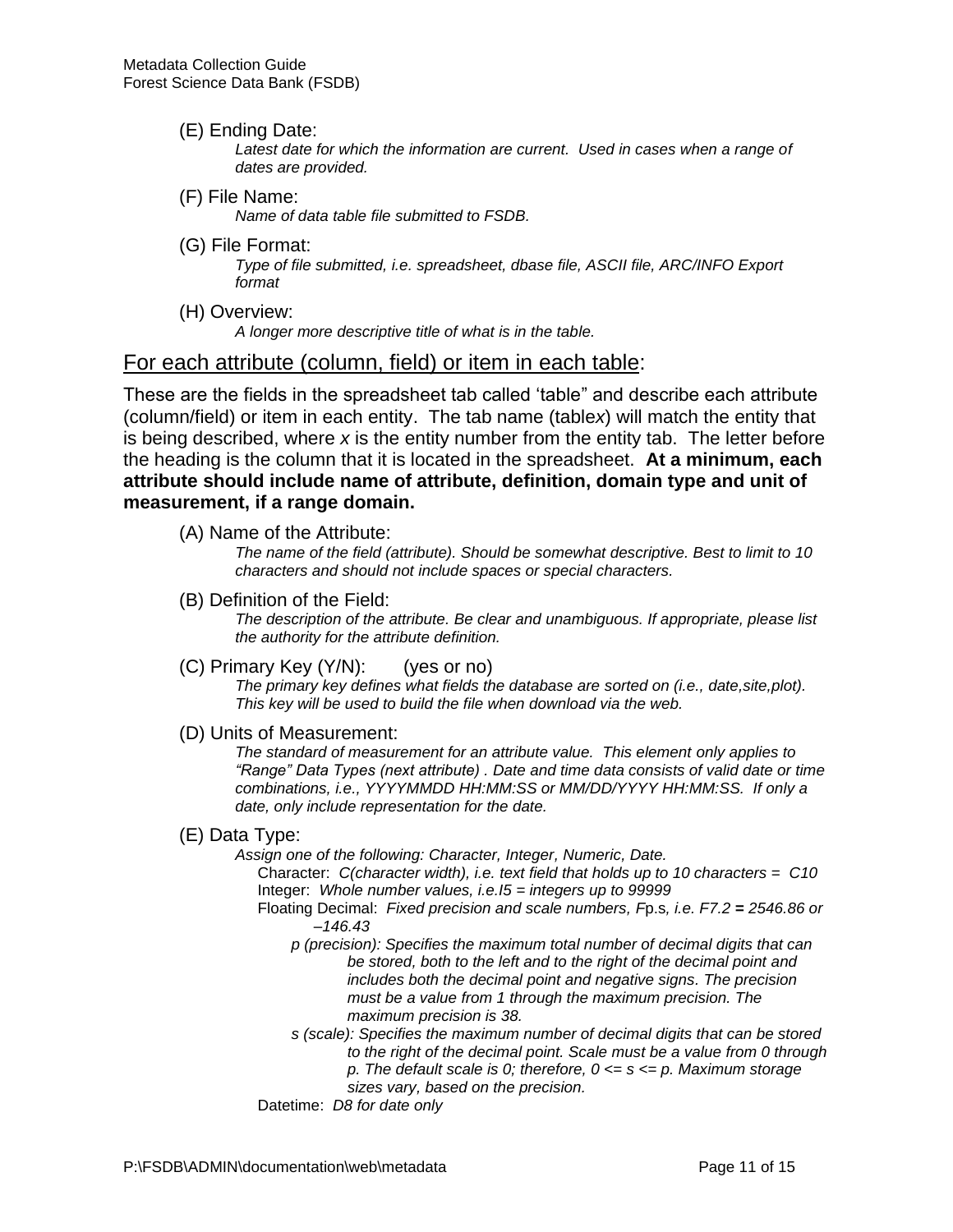#### (F) Nullability (Y/N):

*Indicates whether an attribute can be left blank (missing values).* 

- (G) Domain Type:
	- *Assign one of the 5 domains that best represent the attribute. Be sure to provide codesets or references if necessary.*
		- Enum: *Or enumerated; a finite list of codes or values. Need to define list or provide source.*
		- Range: *Comprised of a sequence, series, or scale of (usually numeric) values between limits. Values of measured or calculated data with a minimum and maximum.*
		- Taxa*: Predefined codesets (i.e., Garrison et al., 1972 or USDA Plants Database). Need to provide list of codes and a reference to scientific name, common name, authority, family.*
		- Place*: Predefined codesets (i.e., LTER Reference Stands). Need to provide list of codes and a reference to geographic information.*
		- Freetext*: Data table values cannot be represented. Reasons include attributes whose values do not exist in a known, predefined set (for example, a "phonebook" of people's names), or attributes whose values cannot be depicted using the forms of representation (available character set, etc) used for the metadata. In these cases, the information content of the set of values should be provided.*

#### (H) Measurement Scale:

- *Measurement scale is dependent on the domain type.*
	- nominal *– categories (represents named categories, a list of coded values, or plain text descriptions)*
	- ordinal *– ordered categories (values are also named and in a set order with reference to one another, but the distance between them is not indicated (e.g., low, medium, high)*
	- interval *– This is a numeric value, and uses equal-sized units on a scale between values. The starting point is arbitrary, so a value of zero is not meaningful. Example: temperature.*
	- ratio *– Measurements have a meaningful zero point, and the ratio comparisons between values are legitimate. For example, concentration is a ratio measurement because a solution at 10 micromolesPerLiter has twice as much substance as one at 5 micormolesPerLiter.*

datetime – *dates or date-time values from the Gregorian calendar.*

*Domain type and Measurement scale relationship:*

enumerated *– nominal or ordinal*

- freetext *– nominal or ordinal*
- taxonomic *– ordinal*

place *– ordinal*

range – *interval, ratio, or datetime*

#### (I) Number Type:

*Description of number type for interval and ratio measurement scales only. Use the most restrictive description defined below.*

whole *– only positive integers, including zero*

natural *– all whole numbers, except zero (starts at 1)*

integer *– all non-fractional positive or negative numbers*

real – *all numbers that contain fractional or decimal elements*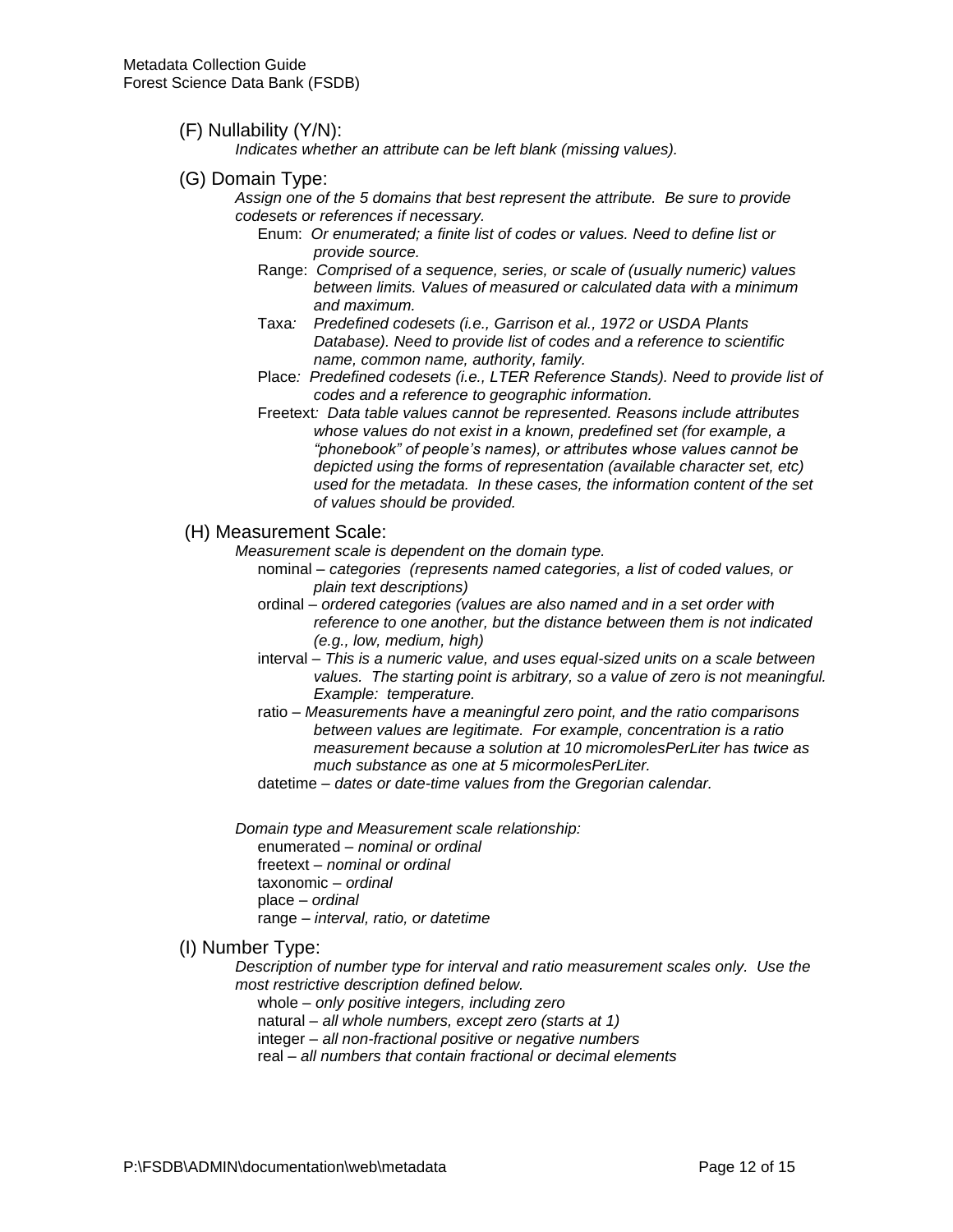(J) Minimum Value:

*The smallest value that the attribute can be assigned from a continuum of valid values. Do not include units, but must be in the same units defined under 'units'.*

(K) Maximum Value:

*The greatest value that the attribute can be assigned from a continuum of valid values. Do not include units, but must be in the same units defined under 'units'.*

(L) Value Accuracy:

*An estimate of the accuracy of the assignment of attribute values (+/- some value). Do not include units, but must be in the same units defined under 'units'.*

(M) Measurement Precision (resolution):

*The precision of the measurement; the smallest unit increment to which an attribute value is measured (e.g., to 1m). Do not include units, but must be in the same units defined under 'units'. For example, for an attribute with unit "meter", a precision of "0.1" would be interpreted as precise to the nearest 1/10th of a meter, and a precision of "1" would be interpreted as precise to the nearest 1 meter.*

- *Example(s): 0.1 0.5*
	- *1*

(N) Attribute Measurement Frequency:

*The frequency with which attribute values are collected. Be as specific as possible. Use words or phrases like single collection, continuous updated at 15-minute intervals, hourly, daily, weekly, monthly, annually, seasonal, weekly throughout summers, irregular, unknown).*

(O) Missing Value Code:

*Characters used to denote missing values (e.g., -999). Null values to represent missing data are the best representation; if this is the case, leave blank.*

### For domain types of enumerated ("enum"):

These are the fields in the spreadsheet tab called "enum" and describe and codes used in the dataset (all tables/entities). If the code set is a place/location or taxa, then use the appropriate tab to describe (place or taxa tabs). The letter before the heading is the column that it is located in the spreadsheet.

(A) Attribute:

*The name of the field (attribute). Should be somewhat descriptive. Best to limit to 10 characters and should not include spaces or special characters.*

(B) Code:

*The code that is used in the dataset.*

(C) Definition/Source:

*The description of the attribute. Be clear and unambiguous. If appropriate, please list the authority for the attribute definition.*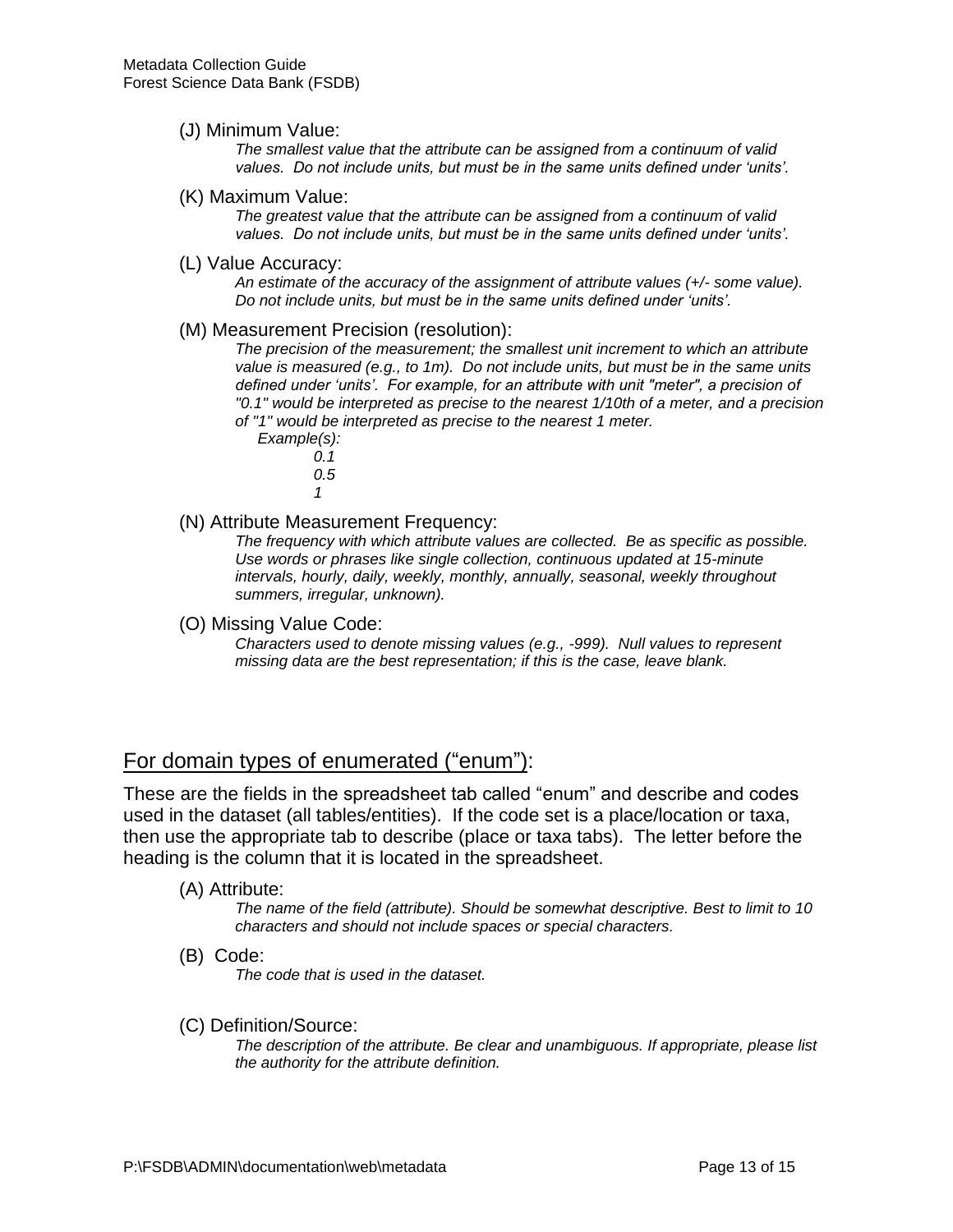### For domain types of "Place":

These are the fields in the spreadsheet tab called 'Place" and describe each place or location (site, sitecode, plot, watershed, etc.) in the dataset (all tables/entities). If the place or location already exists (an already established site in our database), then there is no need to enter that location here. The letter before the heading is the column that it is located in the spreadsheet.

- (A) Location Code:
	- *The code used in the dataset.*
- (B) Location Name: *The full name of the location. Be clear and unambiguous.*
- (C) West Bounding Coordinate or Latitude (decimal degrees): *West bounding coordinate or latitude in decimal degrees.*
- (D) East Bounding Coordinate (decimal degrees): *East bounding coordinate in decimal degrees.*
- (E) North Bounding Coordinate or Longitude (decimal degrees): *North bounding coordinate or longitude in decimal degrees.*
- (F) South Bounding Coordinate (decimal degrees): *South bounding coordinate in decimal degrees.*
- (G) Coordinate Method: *The method of how the coordinates were obtained (map, GPS, etc.). Please state the datum, if known.*
- (H) Elevation maximum (m): *The maximum elevation of the site.*
- (I) Elevation minimum (m): *The minimum elevation of the site.*
- (J) Elevation Method: *The method of how the elevation was obtained (map, GPS, etc.).*
- (K) Slope (%): *The general slope of the site in percent.*
- (L) Aspect (degrees): *The general aspect of the site in degrees.*
- (M) Geology: *Describe the geology of the site.*
- (N) Landform: *Describe the landform of the site.*
- (O) Soils: *Describe the soils of the site.*
- (P) Hydrology: *Describe the hydrology of the site.*
- (Q) Vegetation: